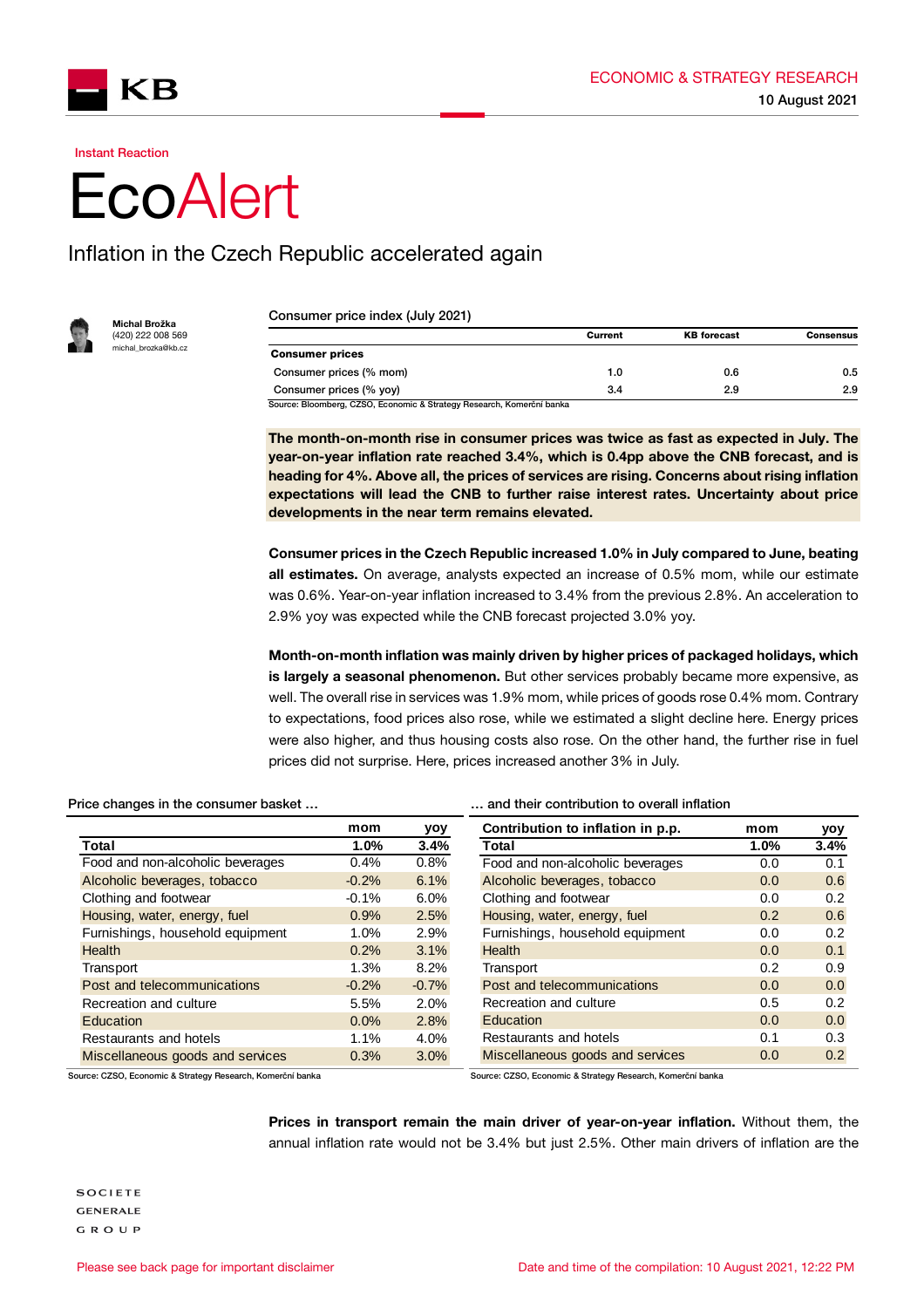

prices of cigarettes and alcohol, which contributed to the year-on-year rise in prices by 0.6pp, but gradually also housing costs, with rental prices rising 2.8% and electricity prices 7.6% yoy. We are also observing an increase in prices in the services sector, which is related to the adjustment after the pandemic. Year-on-year, prices of goods rose 2.9%, while prices of services rose 3.9%.

Importantly, core inflation, which does not include items not affected by monetary policy, is still not slowing down. On the contrary, according to our estimate, core inflation accelerated to 3.9% yoy in July from the previous 3.5%.

In our forecast, we assumed inflation would start to weaken from August, and even so, at the end of the year, its year-on-year rate would be 3.5%. However, the uncertainty of price developments after the pandemic is still considerable. In any case, the acceleration in inflation in July was above estimates, and if the following development of consumer prices were as we foresaw, inflation would reach 4% yoy at the end of this year. However, if inflation does not slow down in the coming months, as we expect, it may be realistically close to 5% yoy at the end of 2021.

Although monetary policy can do nothing with the current rate of inflation, fears of rising inflation expectations are likely to increase the willingness to raise interest rates. The financial market is currently speculating about this. At the next meeting in September, we expect a further increase in the CNB's interest rates by 25 basis points, and again we can count on a discussion of an even faster increase. The real risk is thus an increase in the main repo rate at the following CNB meetings by 50 point steps.

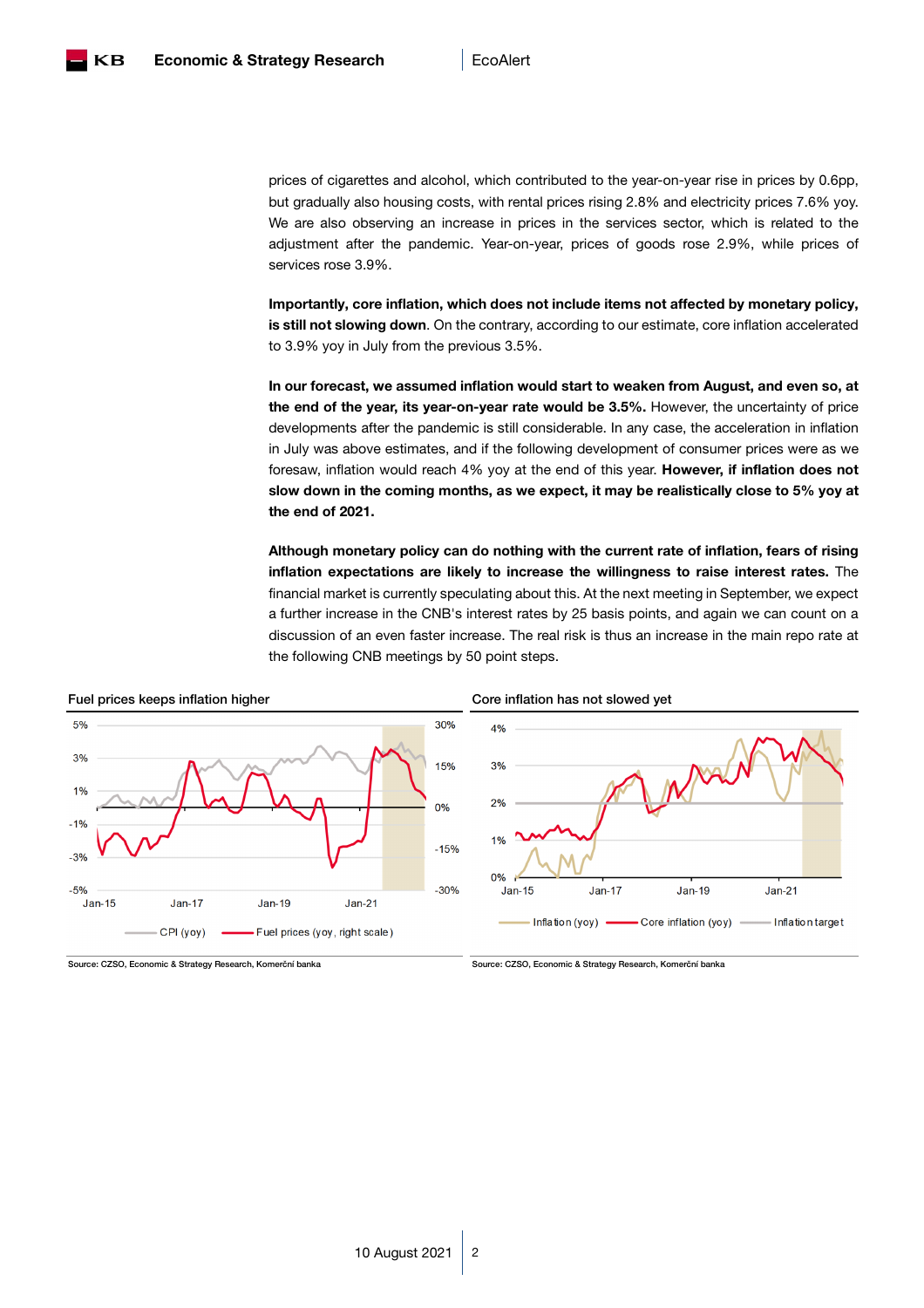